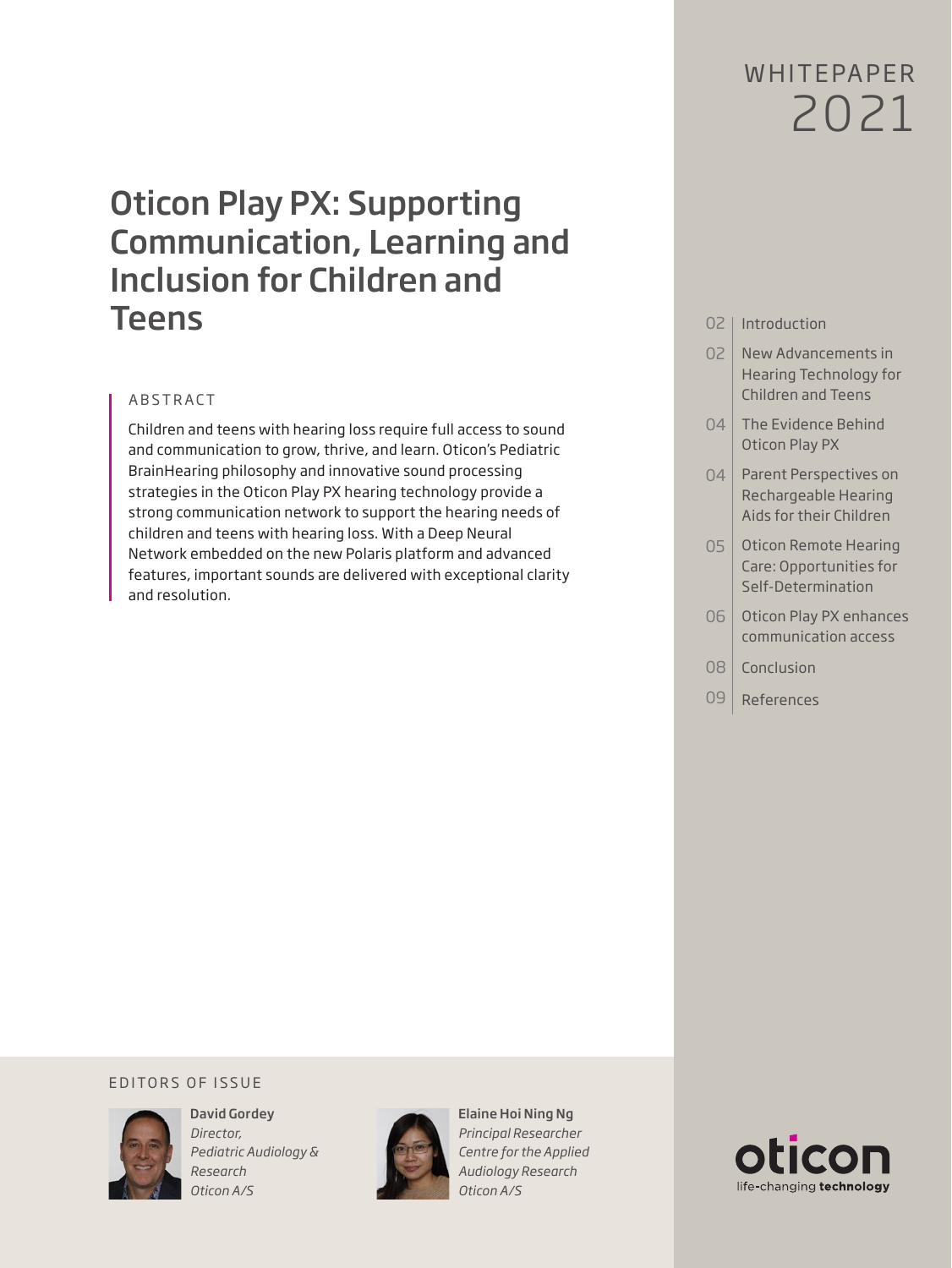## Introduction

Today, most children and teens with hearing loss attend their neighborhood school and participate in activities alongside their hearing peers (CRIDE, 2018). Their "Being" or self-identity is constructed based on their own unique set of experiences and relationships and is supported by those around them (Kerby, 1991). Like their peers with normal hearing, children and teens have a desire to feel connected and participate in the world around them. Research on inclusion and children with hearing loss has shown to have positive effects in the areas of academic achievement, social competence, and wellness (Eriks-Brophy & Whittingham, 2013). Hearing aid technology is an integral part of that connection and participation. It is critical to the development of inclusion and their "Belonging." In addition, Gordey (2018) found inclusion and belonging to be important for children and teens with hearing loss in their learning and social environments.

*"When they feel comfortable, when they feel safe, and they know that they are going to be heard and have their needs met, they are able to take risks and enjoy grade one." Grade one classroom teacher (Gordey, 2018)*

Well-designed hearing aid technology needs to include advanced sound processing, connectivity, discrete design and comfort to support children and teens as they embrace "Becoming" and explore their aspirations for the future. The ability to interact with their hearing peers, have full communication access, and feel confident that they can participate in their important listening environments is crucial (Gordey, 2020).

*"I would not be the person I am today without my hearing aids" Janna, grade eleven student (Gordey, 2020)*

## **New Advancements in Hearing Technology for Children and Teens**

Incidental learning, inclusion, engagement and participation requires hearing technology with full communication access. In addition, children and teens live in a world that is dynamic, complex, and filled with unpredictable sound scenes (Crukley et al., 2011). Our Pediatric BrainHearing™ philosophy asserts that the brain needs

access to high quality sound to help determine where and when to focus. Conventional hearing aid technology may reduce access to the full sound scene as they are limited by a basic set of rules, where sound is analyzed and adjusted based on those rules with intent to improve speech understanding. As a result, the sound scene is restricted in its application of directionality, noise reduction and compression. Oticon pediatric BrainHearing technology ensures a full, precise, balanced sound scene allowing the individual to have full communication access, and have confidence in their important listening environments.

*"I was afraid in school that I was going to miss something someone said" James, grade seven student (Gordey, 2020)*

Children and teens often express their frustration with trying to hear in situations where speech and noise blend together. Whether it is trying to listen to friends while walking down the school hallway or following a conversation at a busy café, children and teens with hearing loss find these listening environments very challenging (Gordey, 2020). Oticon Play PX includes the new and powerful Polaris platform. Polaris allows the hearing aid to operate all of our advanced features including a highly trained, built in, Deep Neural Network (DNN). The DNN recognizes the complexities of speech and other sounds in the environment. Because the DNN is not bound by conventional hearing technology's "rule based system" , it can analyze complex patterns in various sound scenes with precision, representing the sounds with clarity and better contrast and balance.

*"Trying to hear with my hearing aids when I walk in the hallway, that's especially rough." Eva, grade nine student (Gordey, 2020)*

Oticon Play PX includes a new feature to offer communication support in complex environments. MoreSound Intelligence (MSI) includes a combination of processing systems that make speech stand out, keep other sounds accessible and effectively manages background noise. MSI may be described as a three step process (Figure 1):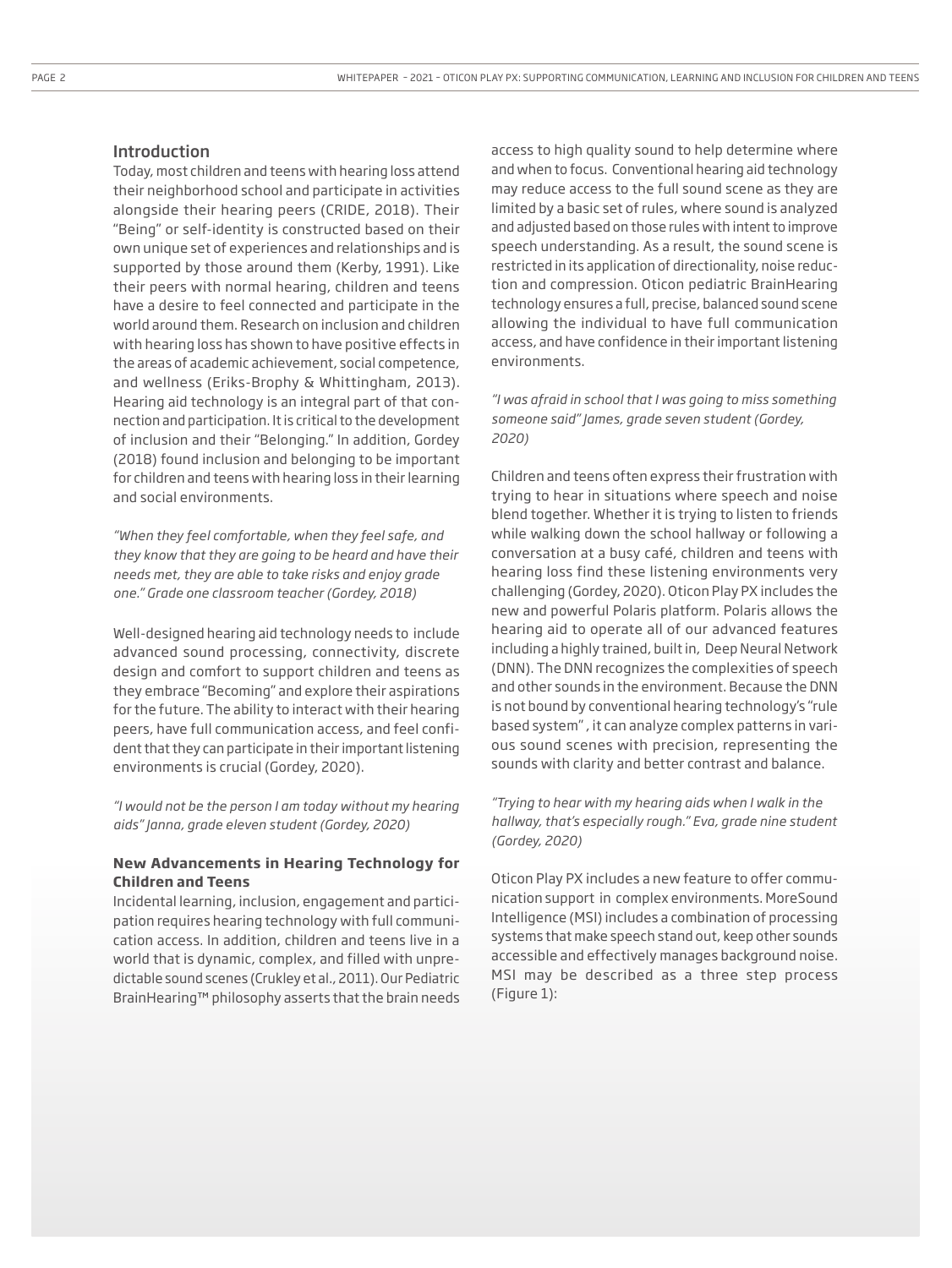1. Scanning and analysis of the sound scene MoreSound Intelligence scans the full sound scene 500 times per second, resulting in a precise analysis of all sounds and the complexity of the surroundings. It then applies the optimized child-specific settings to establish a clear target for how to handle all varying sound scenes.

### 2. Spatial clarity processing

Once the environment is scanned and analysed, Spatial Clarity Processing precisely organizes the sounds around the child. Spatial Clarity Processing includes two main technologies. In easy environments Virtual Outer Ear is active, modelling the filtering of real human pinnae to recreate natural and accurate spatial information. In more complex environments, the more powerful Spatial Balancer takes over. It makes sure meaningful sounds remain accessible and stay precisely balanced against potentially disturbing noises around the user.

#### 3. Neural clarity processing

Neural Clarity Processing utilizes the DNN's training from 12 million real-life sound scenes to analyse the intricate details of virtually all sounds to create contrast between the identified sounds. The result is a more natural representation of all sounds in a clear, and balanced sound scene, enabling children to more easily make sense of surroundings.

MoreSound Amplifier (MSA) is an additional feature in Play PX that is uniquely equipped to optimally place the rebalanced signal within the patient's dynamic range. While compression systems are an essential component of today's hearing aid technology, we understood the need to improve upon it. MSA follows MSI in our sound processing pathway to ensure there is a clear, balanced and high quality sound input to work with. Sounds are constantly processed through two different pathways – a 4-channel path and a 24-channel path. The system identifies which type of information is present and what resolution, or pathway, should be prioritized when amplifying. The systems wants to be in a 24/slow path as much as possible as it preserves the most details in the speech signal. It reverts to 4/fast when needed and then returns back into the higher resolution, gradual response 24/slow mode. MSA takes the cleaned up rebalanced signal and places it within the dynamic range of the patient. It can quickly choose between being accurate, to preserve the details of stable speech, or fast, to manage sudden changes in loudness level. We believe that the increased resolution capability of MSA supports children and teens in their communication access and opportunities to participate; conversations will be better preserved within their dynamic range and provide their brain more speech detail in their important listening environments.

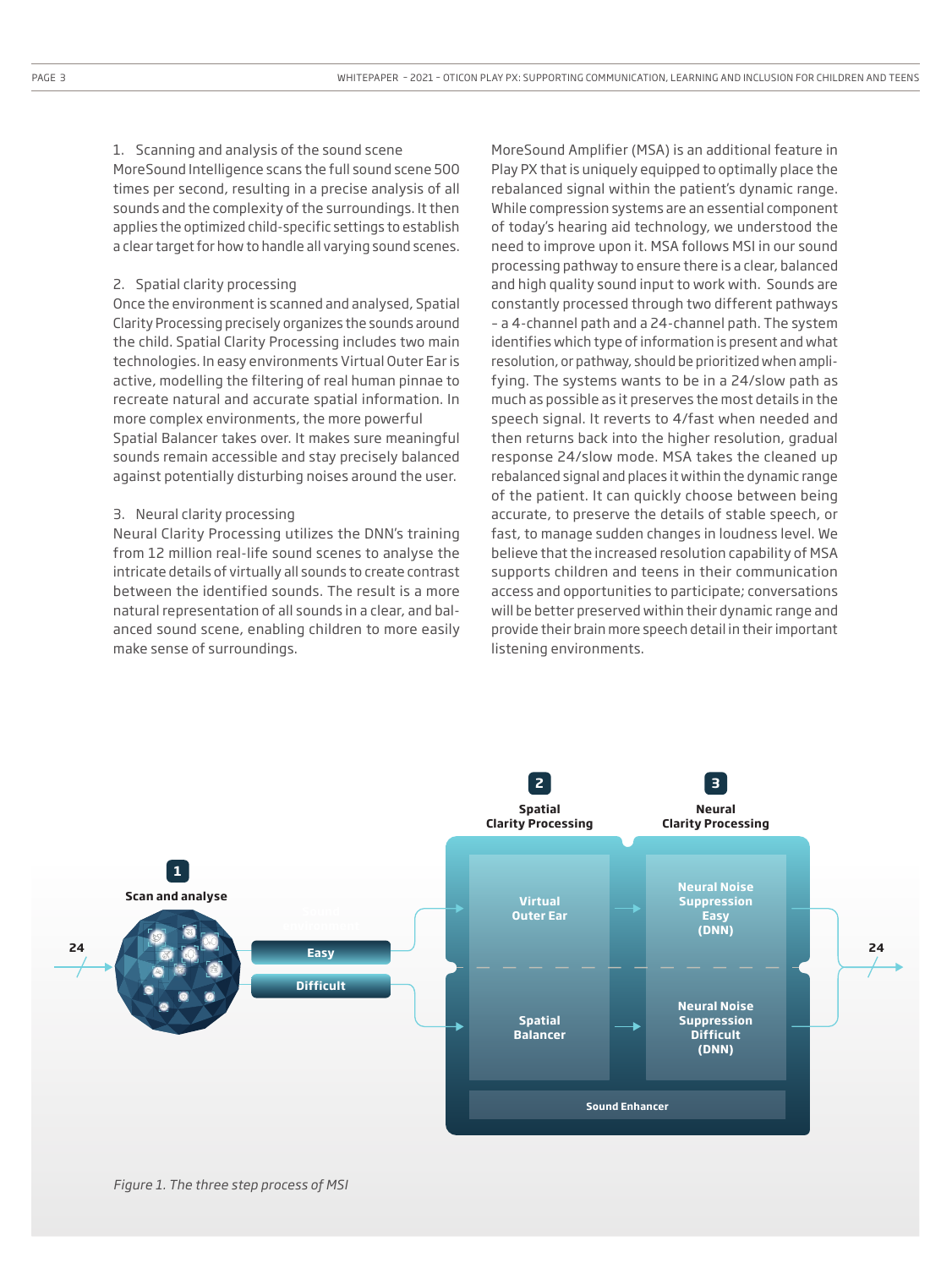The last new feature in Oticon Play PX is MoreSound Optimizer (MSO). MSO is an advanced feedback manager that utilizes an exclusive strategy called Spectro Temporal Modulation (STM) to prevent feedback. MSO offers pediatric hearing care professionals hearing aid fittings to provide optimal gain while managing unwanted feedback. For children and teens with hearing loss, we believe this may promote increased confidence in using their hearing aid technology.

*"Sometimes I am not even aware that my hearing aids are whistling. My friend tells me, and that is sort of embarrassing." Matt, grade twelve student*

## **The Evidence Behind Oticon Play PX**

Advancements in Oticon hearing aid technology offers new opportunities for communication access for children and teens with hearing loss. Research studies on new, advanced features in pediatric hearing aids are crucial for hearing care professionals. Evidence is an essential component to assist in their evaluation and selection of hearing technology. Oticon Play PX provides a package of research studies to support our hearing aid technology and its use with children and teens.

## **Parent Perspectives on Rechargeable Hearing Aids for their Children**

Oticon Play PX offers a state-of-the-art rechargeable solution for children and teens in a mini-BTE and mini-RITE style. It provides a full day's power on a fast 3-hour charge. To inform the development of our rechargeable hearing aid, we wanted to understand if parents would

consider using this technology. In December 2019, survey research was completed with parents of children who wore hearing aids and attended a hearing resource program in Vancouver, British Columbia, Canada. Twentyfour families responded to the survey where they were invited to share their opinions on rechargeable hearing aids (Gordey, 2020). Results showed a strong desire by parents to use rechargeable hearing aids, with 67% reporting they would use this solution with their preschool-aged children (Figure 2). When parents were asked about their confidence in a rechargeable hearing aid, 88% of the participants stated they felt certain that this technology was reliable. Parents in this study also described the reasons for wanting a rechargeable hearing aid. This included saving money on buying batteries, being better for the environment, and that charging the hearing aid battery every night meant they could trust the hearing aid would work well for the following day (Gordey, 2020).

## **Oticon RemoteCare: Opportunities for Self-Determination**

Remote hearing care has been shown to provide benefits for healthcare professionals, their patients, and their families (Swanepoel et al., 2010). In addition, remote care has been evaluated for use in pediatrics as a facilitator to increasing hearing aid use time for newly fit children (Muñoz et al., 2020). As part of Oticon's connectivity package, remote hearing care is available to hearing care professionals. While the Oticon RemoteCare provides technical support between patients and their audiologist, we were interested to know if it might also



*Figure 2. Age parents would select a rechargeable hearing aid for their child*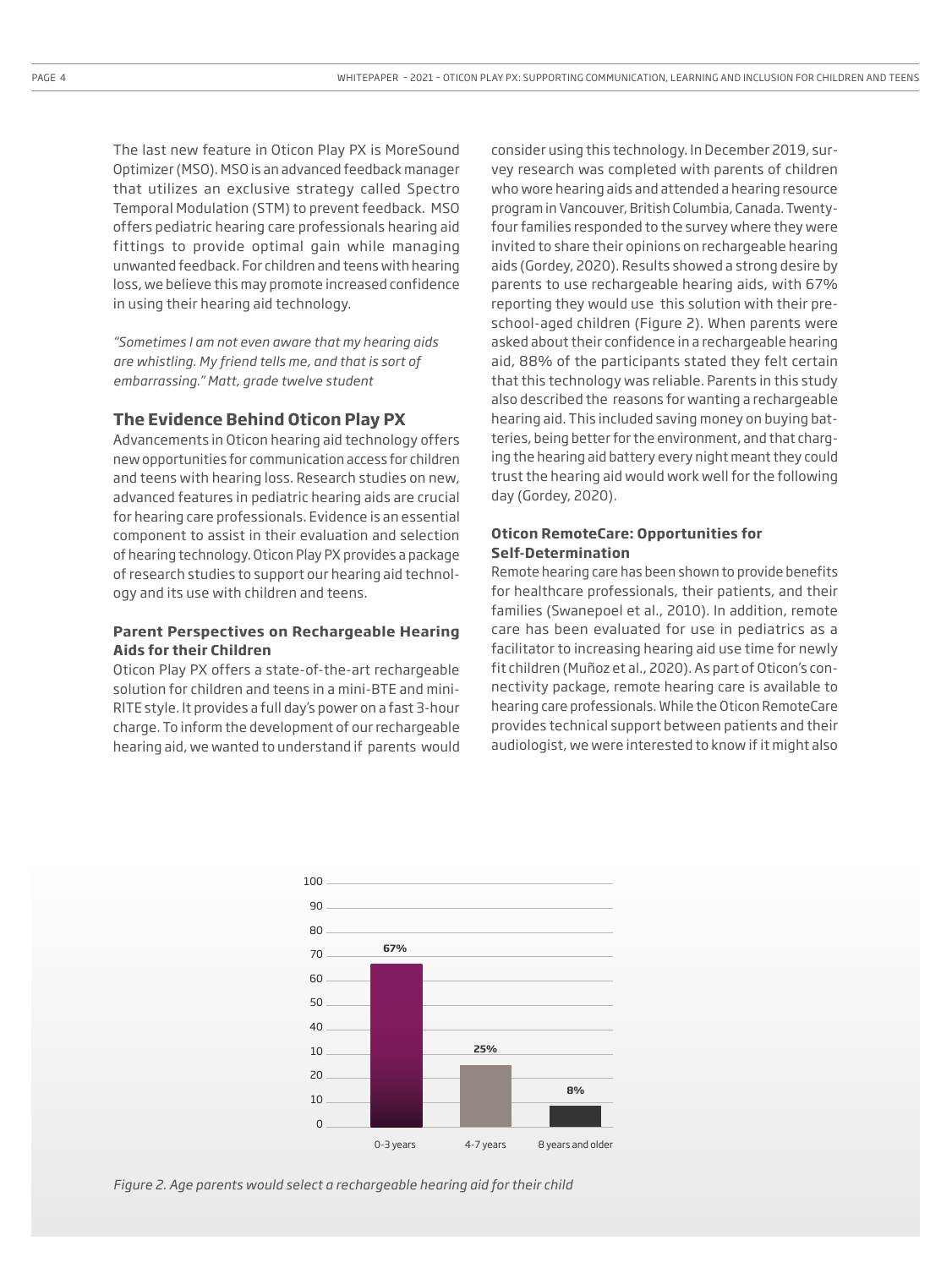have a role in promoting parent self-determination. A qualitative study was developed in collaboration with the audiologists at Rady Children's Hospital. The objective of this study was to look at parent perspectives on using the Oticon RemoteCare and other remote applications for their children's audiology appointments and investigate the benefits and challenges they experienced. Ten parents of preschool-aged children who wore Oticon hearing aids participated in remote hearing care appointments with their audiologist. Parents were interviewed on their experiences with remote hearing care and its use with their audiologist. Results from this study identified five main themes from the parent interviews: Relatedness (parent-audiologist relationship), autonomy (choice), competency (understanding their child's hearing and hearing technology), communication, and support (Figure 3).

Parent competency and their understanding of hearing loss is crucial. Research has shown that understanding their child's hearing loss and confidence in working with their hearing technology were strongly correlated with adherence to care and their child's frequency of hearing device use (Ambrose et al., 2020). In our study, we found that remote hearing care helped facilitate the

development of competency by providing a dedicated appointment for parents to communicate and engage with their audiologist. A parent of two-year old child stated:

*"I think sometimes you have questions, especially when you have no experience with hearing aids, so just having someone to bring up those questions face-to-face is much better than sending an email." It almost feels a little bit more intimate sometimes over video chat with the remote hearing care, because you are talking from your own home." (Gordey, 2021)*

Research has also shown that parents have a desire to build a relationship with their audiologist where decision-making is shared and their voice is valued (Gordey, 2021). Parents in this study described using the remote hearing care application as being easy to use and a very convenient alternative to a typical audiology appointment. In addition, parents reported that using the remote hearing care application provided a new opportunity to connect with their audiologist because the virtual appointment was dedicated to talking specifically about their children's experiences.

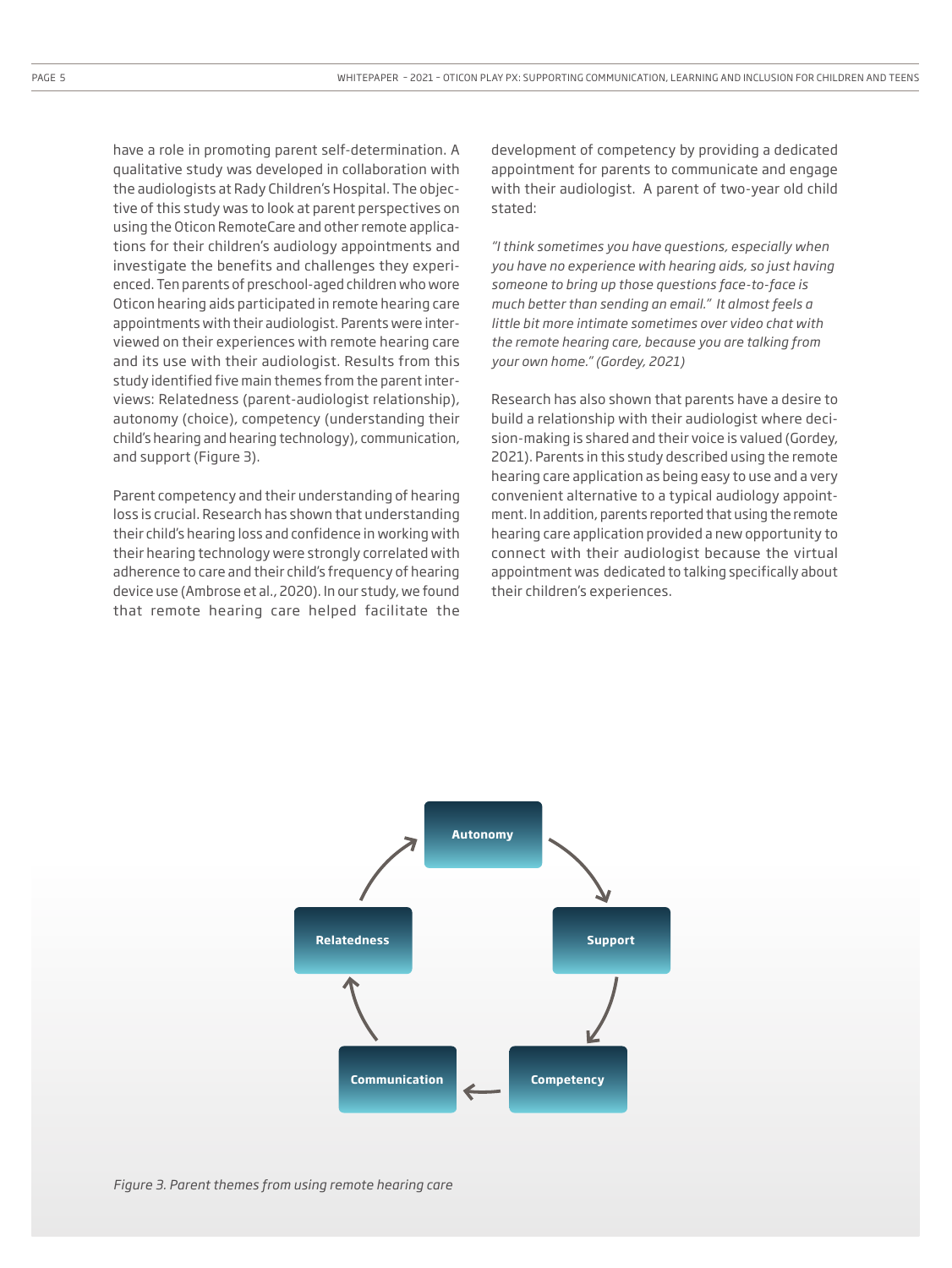This was highlighted by a parent of a one-year old child who said:

*"It felt like we were getting an added layer of care from the audiologist, something extra, where we talked about my son's day to day experiences. You don't always get that chance to have that type of a discussion when you attend a busy clinic appointment." (Gordey, 2021)*

## **Oticon Play PX enhances communication access**

According to research, conventional hearing aid technology may restrict access to 360° listening and access to overhearing, important for incidental learning (Pittman, 2021). Limiting access to the entire auditory environment also limits communication access. Therefore, it is important to provide children with auditory access to all meaningful sounds as well as communication access that is similar to their peers, so that they are able to learn, participate, interact and develop social relationships.

To assess whether MSI would improve auditory and communication access, Pittman (2021) conducted a study to assess children's ability to recognize and recall speech coming from different directions. Recognition and memory for words was examined with lists of 12 words from the Auditory Verbal Learning test (AVLT, Schmidt, 1996). The words in each list were evenly distributed across six locations (see Figure 4) and presented randomly with a one second, inter-word interval. All words were presented at 70 dB SPL. To simulate a typical listening environment, diffused cafeteria noise was presented at 67 dB SPL from three equally spaced loudspeakers within the array. The children listened to all 12 words before repeating aloud as many of the words they could remember. This required the children to retain words in memory for approximately 20 seconds following the start of each list. Performance was calculated as the proportion of words recalled correctly from each direction. Two groups of children were recruited.

The first group of participants consisted of 19 children with normal hearing (pure tone average  $\leq$  20 dB HL) aged between 10 and 15 years. The aim was to understand children's ability to recognize and recall words in noise when words came from different directions. Overall, the recognition and recall performance from different source locations ranges from 56% to 82%. Normal hearing participants were not able to recognize and recall all words in the complex listening environment, suggesting that the task was difficult. We expected that children with hearing loss, who are more



*Figure 4. Words in the Auditory Verbal Learning test were presented from six different source locations: front and off-axis (±30°), side (±90°) and rear (±150°) on the left and the right.*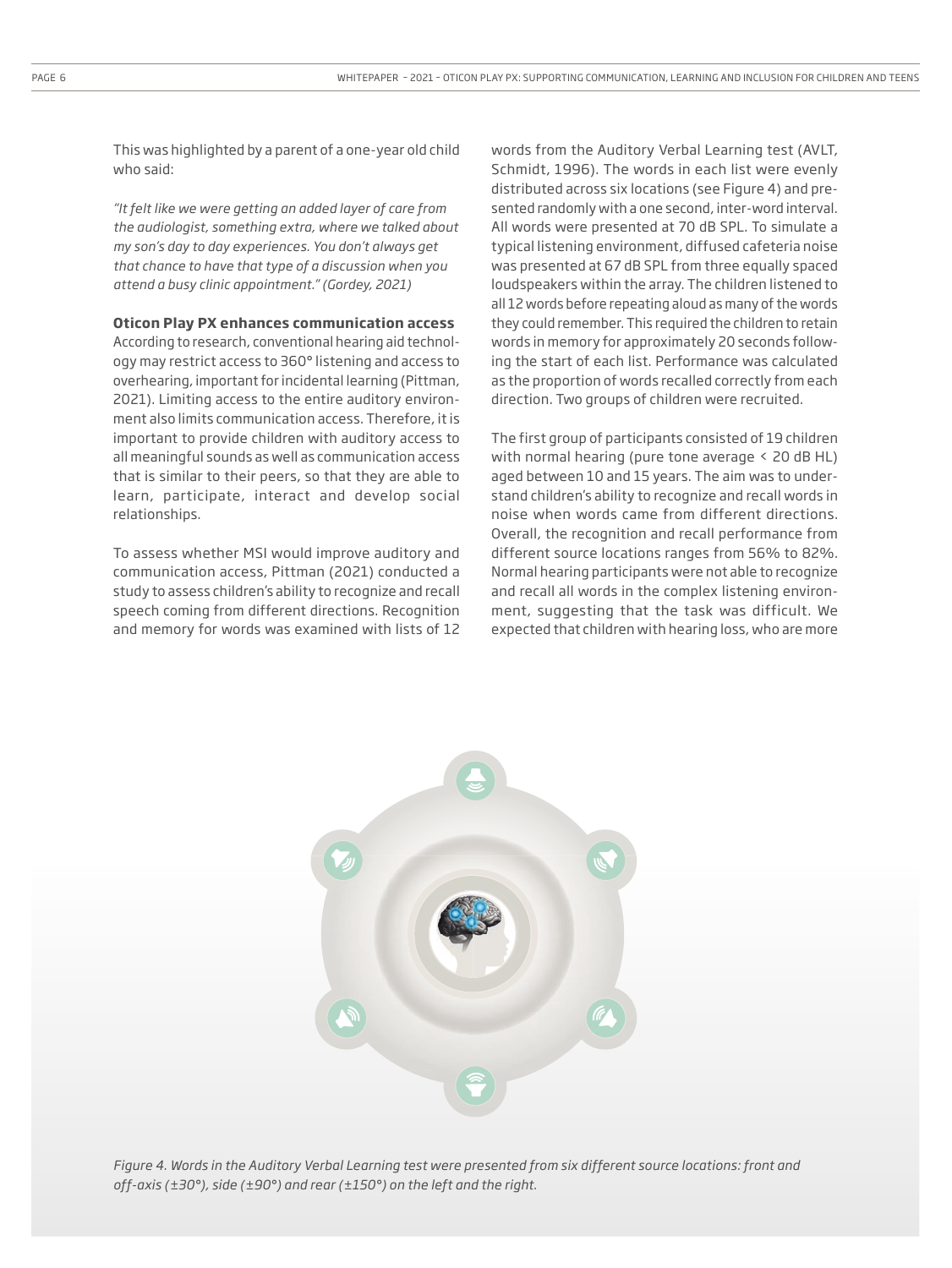vulnerable to noise, would also find this task challenging even with help of well-fit hearing technology. In addition, we observed that the average performance for words coming from the source locations on the right (74%) were slightly better than from the left (70%).

The second group of participants consisted of 12 children with bilateral, symmetrical mild to moderately severe hearing loss aged between 11 and 15 years. To evaluate whether MSI improves communication access for children with hearing loss, we compared the performance between the two participant groups of children. We compared the performance with and without MSI enabled with the normal hearing participant data. Hearing aids were fitted according to the DSL v5 rationale, and default settings were used when MSI was enabled. Statistical analyses were performed (multivariate ANOVA, with a statistical significance level of 0.008 for multiple comparisons). When MSI was disabled (i.e., in the omni-directional microphone setting), children with hearing loss perceived and remembered significantly fewer words than children with normal hearing for multiple source locations: from the front and off-axis (left), from the side (left, right) and from the rear (left) except from the front and off-axis (right) and from the rear (right). When MSI was enabled, performance for the children with hearing loss differed from the normal

hearing participants only for those words presented from the side (left) and from the rear (left). In other words, when speech was presented from the front and off-axis (left) and from the side (right), children with hearing loss had improved communication access using MSI compared to the omni-directional microphone setting. Figure 5 illustrates the performance from these two source locations. Children with hearing loss recognized and recalled fewer words in noise from the side (left) and from the rear (left) when compared to their normal hearing peers, regardless of the activation of MSI. The reason for such pattern of results remains speculative, but it may be related to an observation in the current study that children with normal hearing also performed poorer in recognizing and recalling words from the left. This could have limited how much children with hearing loss can benefit from the technology. Indeed, this group had a greater disadvantage to recognize and recall words from the left (41%) than the right (64%).

Recognizing and recalling speech coming from different directions is essential to speech and language acquisition as well as social and communication skill development (Oticon whitepaper, Gordey & Ng, 2021). The results of this study suggest improved opportunities for communication access when MSI is enabled. This



*Figure 5. Recognition and recall performance when words are presented from the front and off-axis (left) and from the side (right) with and without MSI enabled for children with hearing loss. Blue lines indicate the performance range (one standard deviation above and below the mean) of children with normal hearing in the respective conditions.*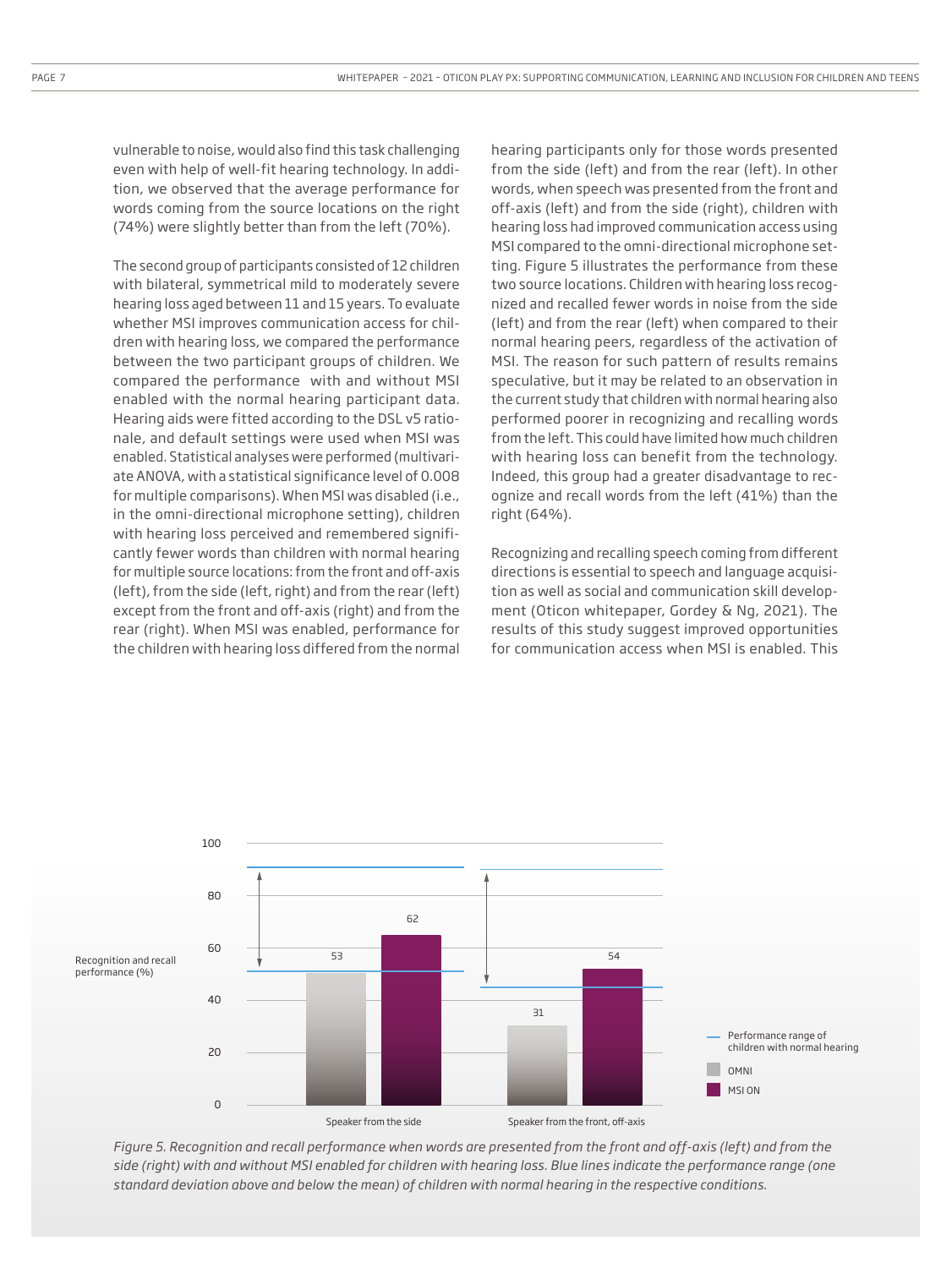confirms and extends the benefits of our BrainHearing technology for children. We have previously showed that OpenSound Navigator™ (OSN) improved speech understanding in noise for children even when the target speech source was off axis and preserved non-target speech coming from different directions (Oticon whitepaper, Ng, 2017). Building on the success of OSN, MSI is our next innovation where we have demonstrated improved recognition and recall when speech is presented from different directions.

#### **Conclusion**

To participate, interact, and develop social relationships, children and teens with hearing loss require communication access similar to their peers. While conventional hearing aid technology may not fully support these opportunities, research has shown that the new features in Oticon Play PX promotes full access. We believe this latest innovation in hearing technology from Oticon will provide a life-changing experience for children and teens with hearing loss to learn, engage, thrive, and participate in all their important listening environments.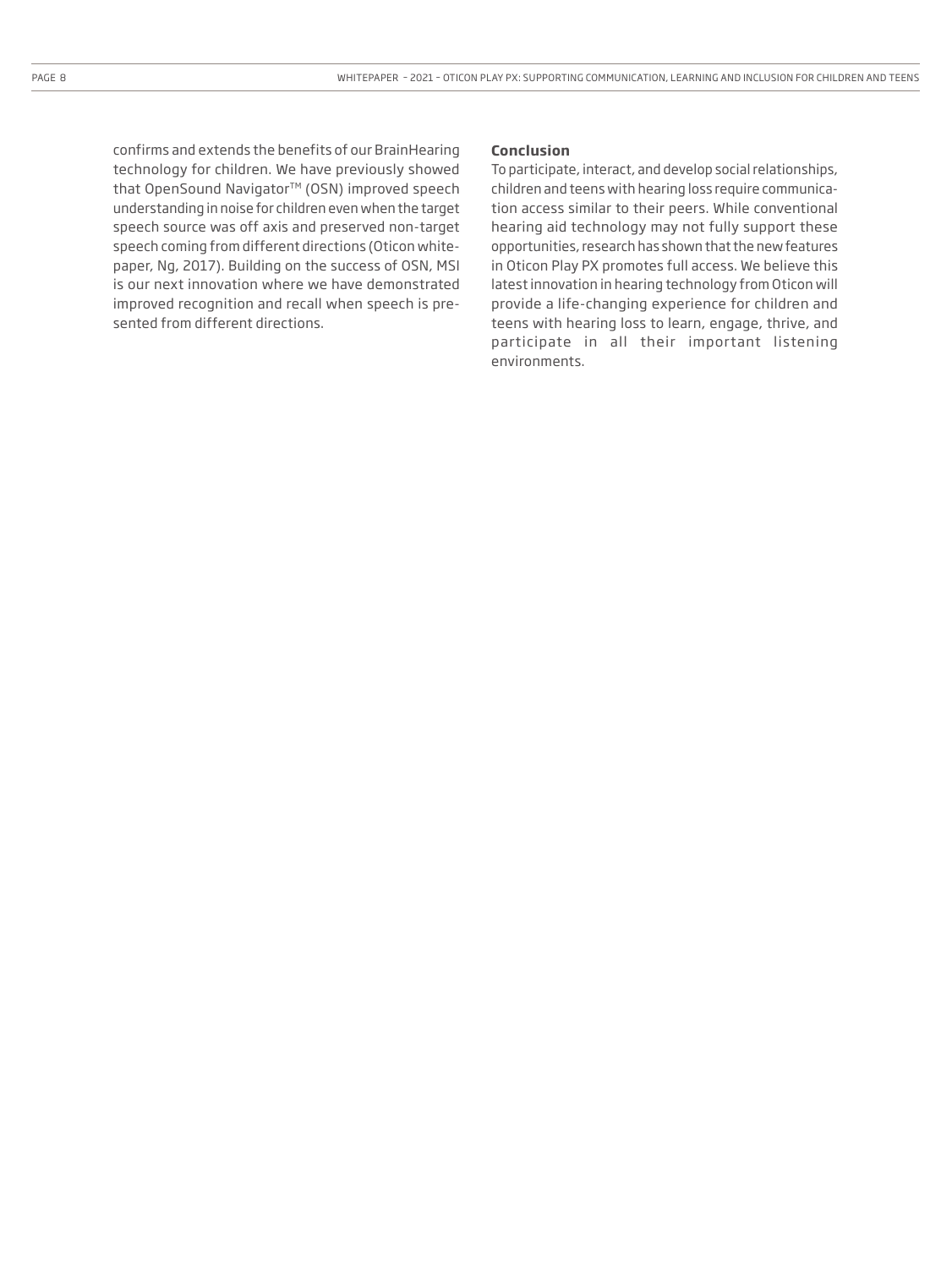### References

- 1. Ambrose, S. E., Appenzeller, M., Mai, A., & DesJardin, J. L. (2020). Beliefs and self-efficacy of parents of young children with hearing loss. Journal of early hearing detection and intervention, 5(1), 73.
- 2. Antia, S., Jones, P., Luckner, J. L., Kreimeyer, K., & Reed, S. (2011). Social outcomes of students who are deaf and hard of hearing in general education classroom. Exceptional Children, 77(4), 489–504. https://doi. org/10.1177/001440291107700407
- 3. Consortium for Research in Deaf Education (CRIDE). (2017). CRIDE report on 2017 survey on educational provision for deaf children. Retrieved from http://www.ndcs.org.uk/professional\_support/national\_data/cride. html#contentblock1
- 4. Crukley, J., Scollie, S., & Parsa, V. (2011). An exploration of non-quiet listening at school. Journal of Educational Audiology, 17(1), 23-35.
- 5. Eriks-Brophy, A., & Whittingham, J. (2013). Teachers' perceptions of the inclusion of children with hearing loss in general education settings. American Annals of the Deaf, 158(1), 63-97. https://doi.org/10.1353/aad.2013.0009
- 6. Gordey, D. W. (2018). Teacher-Student Relatedness: The Importance of Classroom Relationships for Children with Hearing Loss. York University.
- 7. Gordey, D.W. (May 19, 2020). Supporting Students who are DHH. Alberta Education PLC Virtual Conference, Edmonton, Alberta.
- 8. Gordey, D.W. (November 1, 2021). What Parents Want from their Audiologist. American Speech and Hearing Association Virtual Conference, Washington DC, USA.
- 9. Gordey, D., & Ng, E. (2021). Paediatric BrainHearing. Oticon Whitepaper.
- 10. Kerby, A.P. (1991). Narrative and the self. Bloomington, IN: Indiana University Press.
- 11. Muñoz, K., Nagaraj, N. K., & Nichols, N. (2020). Applied tele-audiology research in clinical practice during the past decade: a scoping review. International Journal of Audiology, 1-9.
- 12. Ng, E. (2017). Benefits of OpenSound Navigator in children. Oticon Whitepaper.
- 13. Pittman, A. (2021). Manuscript in preparation.
- 14. Schmidt M. Rey Auditory Verbal Learning Test. Torrance CA: Western Psychological Services; 1996.
- 15. Swanepoel, D. W., & Hall III, J. W. (2010). A systematic review of telehealth applications in audiology. Telemedicine and e-Health, 16(2), 181-200.